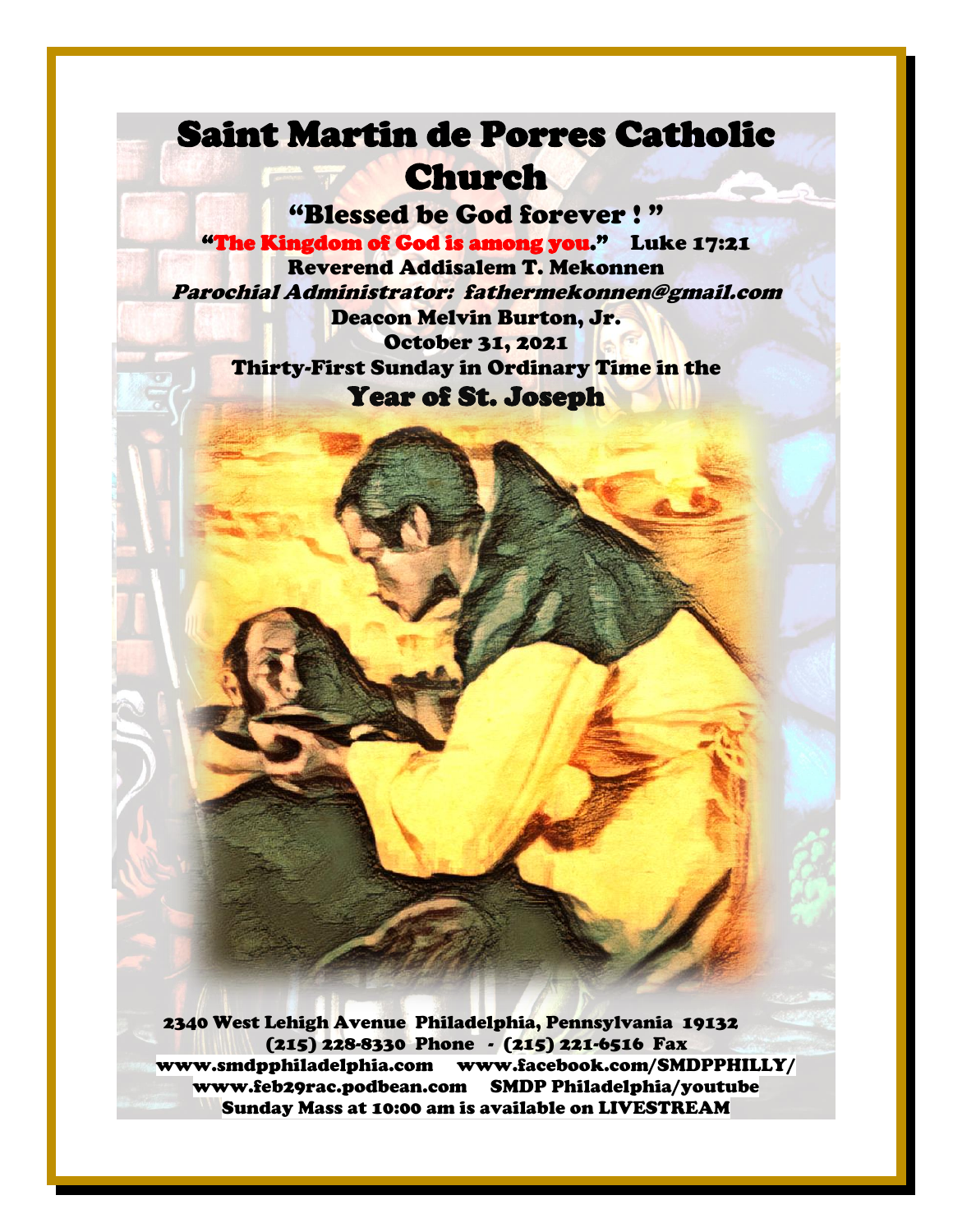#### *Dear Church Family…*

**Do you know what our mission statement is as a beloved disciple of Christ?**

**<sup>29</sup>** Jesus answered, "*The first is: 'Hear, O Israel: the Lord our God, the Lord is one! <sup>30</sup> You shall love the Lord your God with all your heart, and with all your soul, and with all your mind, and with all your strength.'<sup>31</sup> The second is this: 'You shall love your neighbor as yourself.' There is no other commandment greater than these*." **Mark 12:29-31**

In the English language we have only one word for love, but in the ancient Greek they have four separate words for love. In English we use the same word "love" to articulate our relationship with a person, object and activity. Therefore, I think whenever it is said, many people use the word "love" in vain or it just becomes ambiguous and therefore loses its intensity of expression. Eros (ἔρως): refers to romantic love felt towards one's spouse. This Greek term is where the word "erotic" is derived from. The word "Eros" is not actually used in either the Old or New Testaments.

Philia (φιλία): refers to feelings one has towards close friends: "brotherly love." This word was used in the New Testament to describe Jesus' love for his disciples (John 20:2) and for Lazarus (John 11:3). Agape (άγάπη): it is a selfless sacrificial kind of love in which someone lays down his life for someone else, be it his friend or foe. Storge ( $\sigma$ τοργη): This Greek word refers to love we have for our parents, siblings, our children and other members of our family.

Jesus is Divine Love Incarnate because He is the eternal Son of God in the flesh. Jesus reveals to us the divine definition of Love not by mere vocabulary words, but by actions in the context of a relationship. The love we express towards God does not exclude our neighbor, but includes our neighbor in a manner that makes them both distinct and yet inseparable. We are commanded to love God with our whole being. We are commanded to love our neighbor as we love

ourselves, meaning there are limitations. That means we cannot give what we don't have so God must be our primary motivation in loving our neighbor. Whenever we see our neighbor suffering or rejoicing, we are able to see with eyes of faith the hidden Jesus. We should not forget that the hidden Jesus lives in us as much as He does in our neighbor.

God is Love, but His love is both infinitely powerful and mysterious. Powerful because our Blessed Lord conquered suffering and death. Mysterious because were commanded by God to love Him with our whole being even though to love is a free act of the will. God expresses the fullness of His love in willing for us to be with Him in Heaven for all eternity. Therefore, we are called to love our neighbor by desiring for them to also enter the kingdom of heaven. If we desire anything less means we are either immature in our faith or we don't believe that God can give us the grace to love as Christ loves.

Our Blessed Mother witnessed the most violent and painful death a human being could experience when her Son experienced His Passion. Whenever we watch the news, we learn about innocent and vulnerable people dying all the time. Their loved ones mourn because of the love they have for them, but just imagine if their love for them had a power that could overcome death. Jesus tasted our death in order that we may consume Him as He is, which is Eternal Life. Death is no longer stronger than Love because of the Risen Christ. This agape Love is rooted in God the Most Holy Trinity. Therefore it is our mission to let everyone know how much God loves humanity by talking about our Lord's Passion and Resurrection. Every time we die to our own definition and expression of love we are resurrected in Christ to bear witness to the Ascension of Love.

> In J.M.J Fr.Mekonnen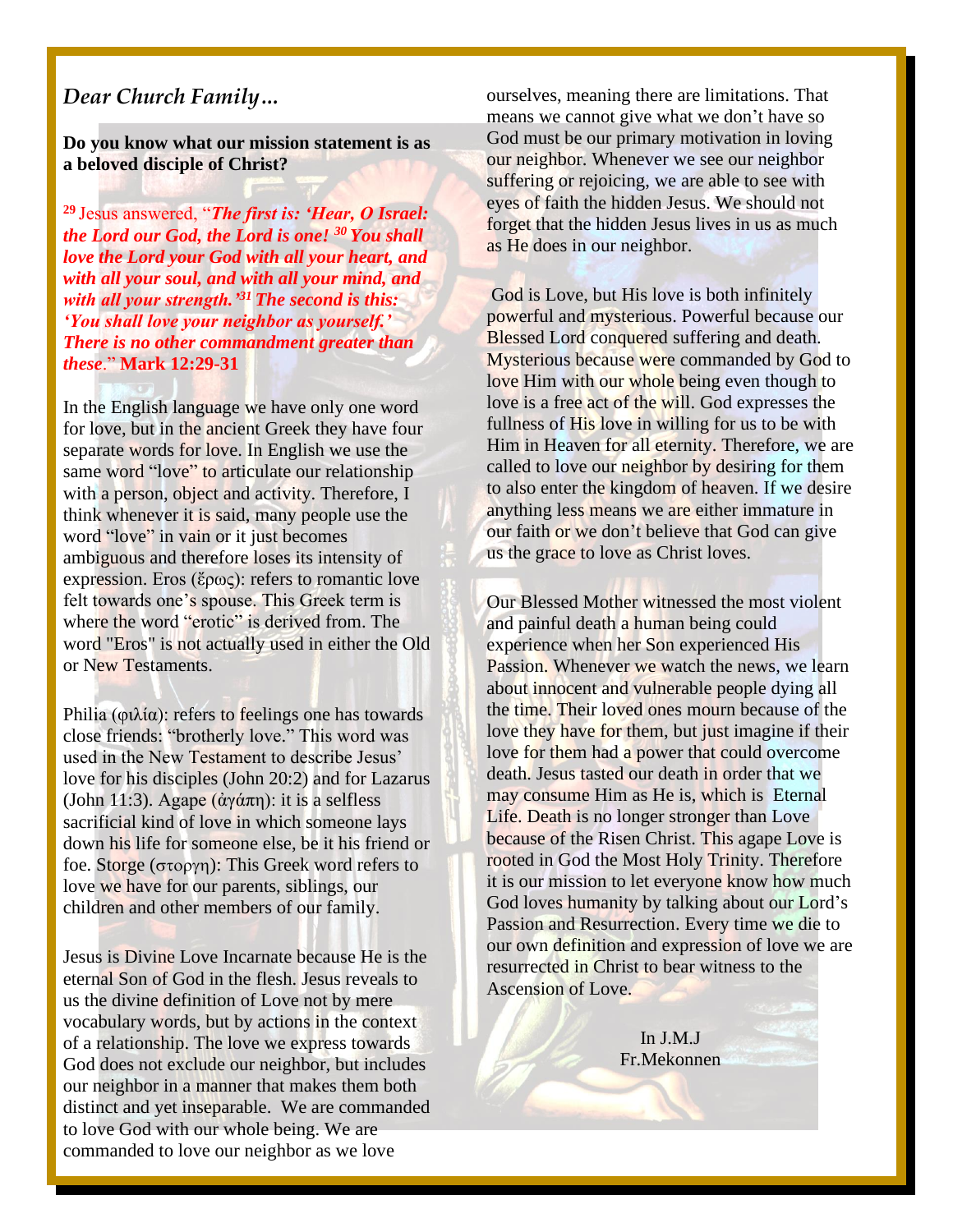## 7:00 AM Mass in Rectory Schedule

& Intentions **Sunday, October 31, 2021 Church Family**

**Monday, November 1, 2021 Rose Mary Campbell Tuesday, November 2, 2021 Lee Gardella Wednesday, November 3, 2021 Kay Lafferty Thursday, November 4, 2021 Sr. Anita Daniel McLaughlin, S.S.J. Friday, November 5, 2021 Frank Kelly** 

## **BIBLE STUDY**



 **THURSDAY 6:30 PM NEW LOG IN… Meeting ID: 570 117 8316 Phone# +6468769923,,5701178316**

*If you are sick or in the hospital, please contact the Church Office, 215.228.8330 for a visit.*

*If anyone is in need of food, please contact Deacon Burton or call the Church Office, 215.228.8330*

## *Join Father Mekonnen….* **St. JOSEPH ROSARY ONLINE WEDNESDAY 6:30PM**

**ZOOM Meeting# 282 564 5789 Mobile #(16465588656) (2825645789) Adoration & Benediction of the Blessed Sacrament**

#### *Let us pray for the Sick…*

*We pray for all in our Church Family who are sick and those who care for them: Harold Bond, Muriel Booker, Dorothy Bradley, Christopher Browne, Bill Bromley, Andre Carter, Barbara Carter, Janice Whitmore Carter, Lamont Chase, Donna Collier, Ella Combs, Danielle Daniels, John Davis, Stephanie Durrell, Barbara Dunn, George Ellington, Sharon Faison, Shirley Fields, Janice Floyd, Charing Garnett, Paul Giovetsis, Martina Granger, Jeffrey Gray, Kerry Hall, Theresa Hart, Vainida Hampton, Lynette Ford-Havens, Harry W. Hubbard, Jeffrey Johnson, Marie Lawrencin, Mary Livingston, Tiffani Livsey, Hazel Marsh, Yakaisha Marsh, Lisa McLoed, Donna Moorhead, Marva Murray, Willaim Patterson, Norma Plenty, James Porter, Kevin Reaves, Andre Roberts, Elias Robinson, Ira Robinson, Gloria Russell, Doris Simmons, Lois Streeter, Taylor Stringer, Renee Turner, Vicente Velazquez, Audrey Victor, William Victor, Tyanna Wallace Lisa Williams, Mary Jean Williams, Sylvia Williams, Augustus Johnson.*  $\frac{1}{\sqrt{2}}$ 

**LEGION** Adoration of the Blessed Sacrament will be

on Saturdays at 11:00 am in Church.

The Immaculate Heart of Mary Praesidium meets every Saturday at noon in the rectory. All are welcome.